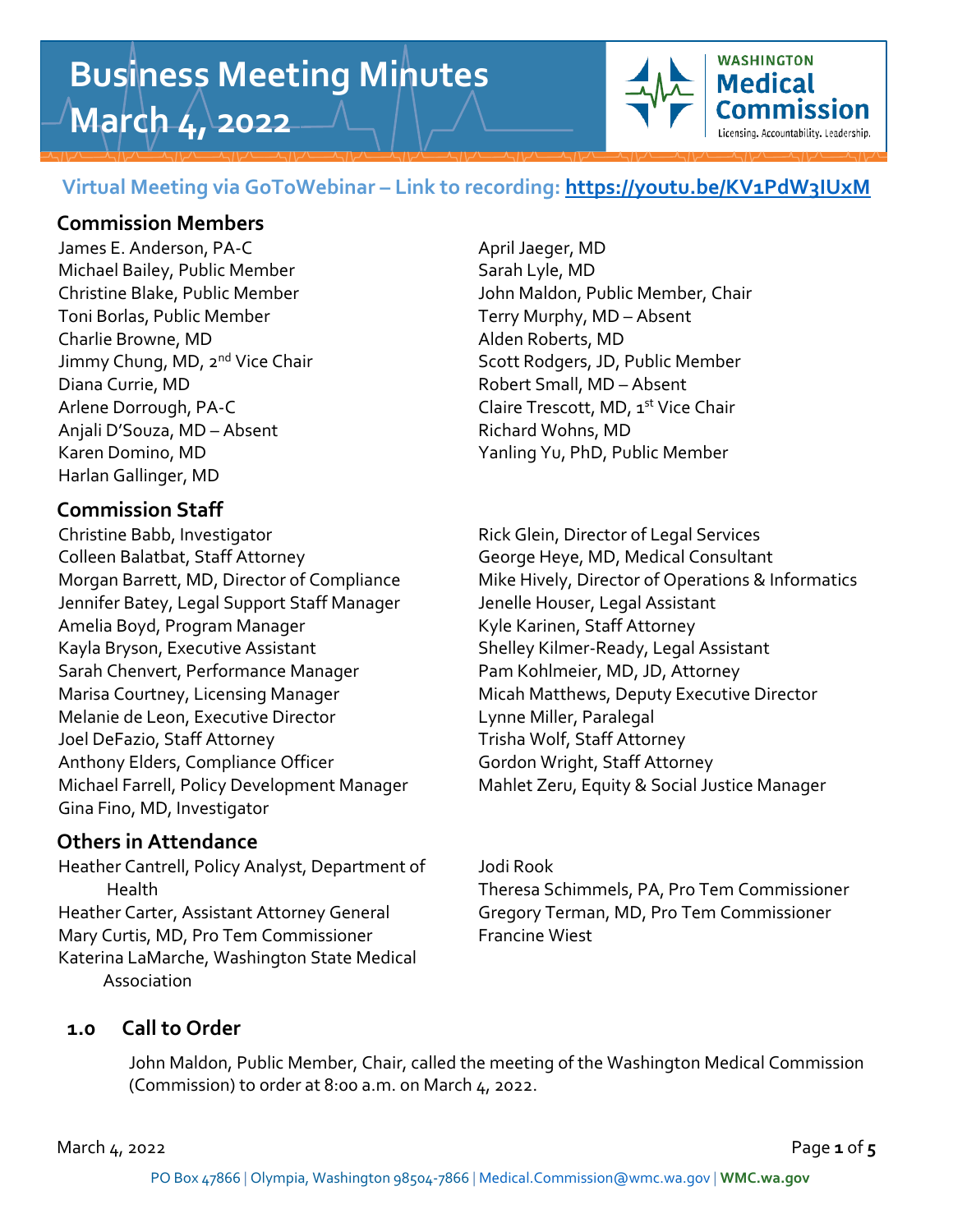# **2.0 Housekeeping**

Amelia Boyd, Program Manager, gave an overview of how the meeting would proceed.

# **3.0 Chair Report**

Mr. Maldon stated that there is a gender imbalance on the two panels, A and B. He thanked Jim Anderson, PA, and Arlene Dorrough, PA, for their willingness to switch panels to help with the imbalance. He went on to say that there are seven Commissioner terms which will expire in June and there will be more adjustments to panels A and B as new Commissioners are added.

Mr. Maldon introduced the new Public Member Commissioner, Michael Bailey. Mr. Maldon asked Mr. Bailey to give a little background on himself. Mr. Bailey provided a brief history. Mr. Maldon stated that Mr. Bailey has been assigned to Panel B.

Mr. Maldon recognized Jimi Bush, Director of Quality and Engagement, as the recipient of the Federation of State Medical Board's (FSMB) Aware of Merit for 2021. He asked Micah Matthews, Deputy Executive Director, to share about Ms. Bush and this award. Mr. Matthews stated that Ms. Bush is involved in many areas of the WMC. She oversees the Quality and Engagement unit. Ms. Bush oversees the following for the WMC:

- Continuing Medical Education (CME)
- Practitioner Education
- Annual Educational Conference
- *Update!* Newsletter practitioner focused
- *Commission Connection* patient focused newsletter

#### **4.0 Consent Agenda**

The Consent Agenda contained the following items for approval:

- **4.1** Minutes from the January 14, 2022 Business Meeting.
- **4.2** Agenda for March 4, 2022.

*Motion:* The Chair entertained a motion to approve the Consent Agenda. The motion was seconded and approved unanimously.

#### **5.0 Old Business**

#### **5.1 Committee/Workgroup Reports**

These reports were provided in writing and included in the meeting packet.

In addition to the written reports, Melanie de Leon, Executive Director, reported she has asked the WMC staff to provide topics for the Commission Education Committee's Lunch & Learn sessions. She stated she will also invite FSMB to present at least once a year. She asked if the Commissioners have any topics they would like presented to send her an email.

Mr. Matthews recommended the Executive Committee review the list of workgroups/committees to determine if any can be disbanded. He suggested the Osteopathic Manipulative Therapy Workgroup is one that can be reviewed.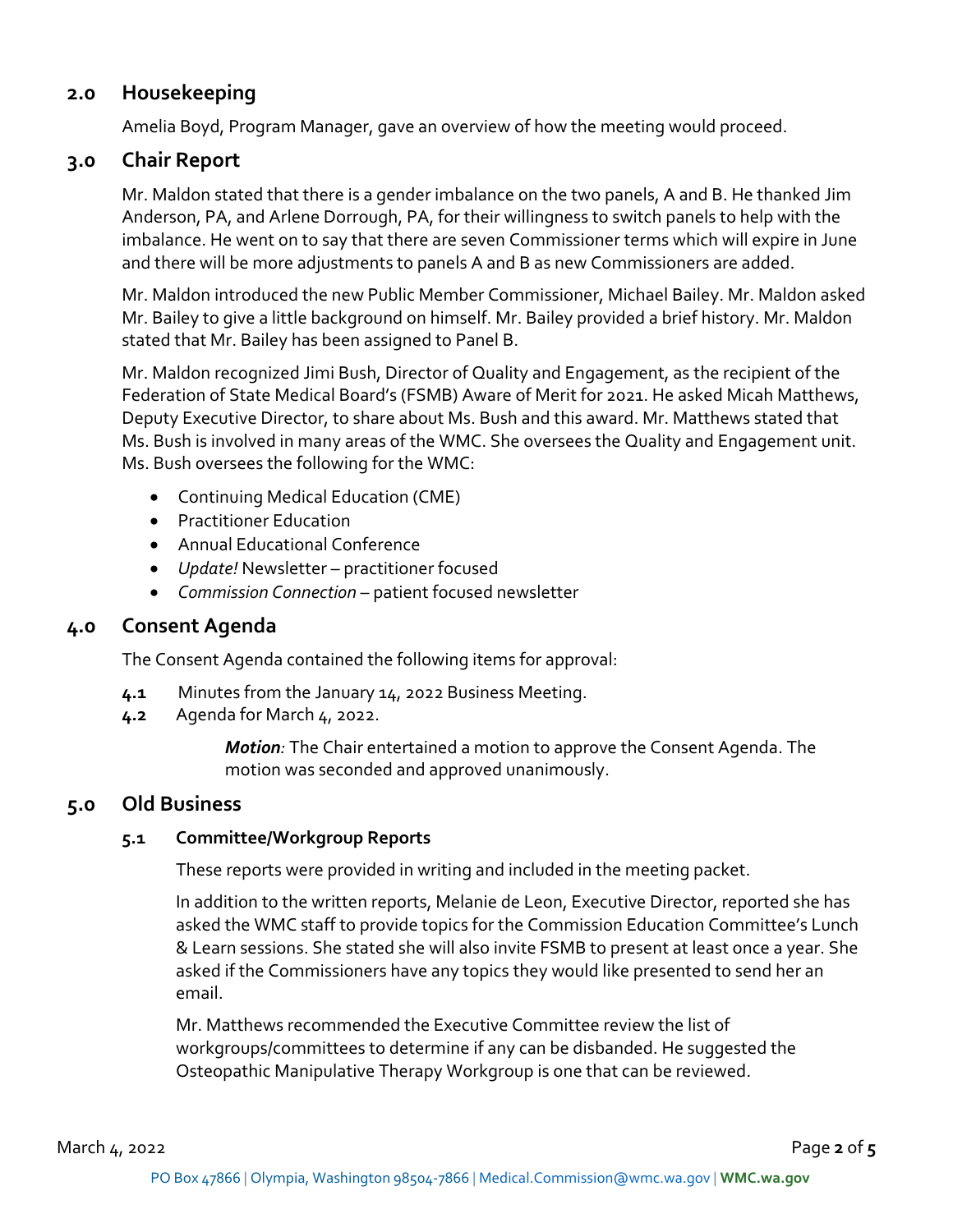#### **5.2 Nominating Committee**

Alden Roberts, MD, announced the members of the Nominating Committee as follows:

- Alden Roberts, MD
- Christine Blake, Public Member
- John Maldon, Public Member

Dr. Roberts stated that the recommendations at this time are:

Chair – Jimmy Chung, MD 1st Vice Chair – Karen Domino, MD 2<sup>nd</sup> Vice Chair – to be announced at the April 15, 2022 meeting

Official nominations will be made at the April 15, 2022 meeting and the vote for leadership will be held at the May 27, 2022 meeting.

#### **5.3 Rulemaking Activities**

The rulemaking progress report was provided in the meeting packet.

#### **Request to approve the revised draft language and initiating the CR-102 rulemaking process related to** [Senate Bill 6551](https://lawfilesext.leg.wa.gov/biennium/2019-20/Pdf/Bills/Senate%20Passed%20Legislature/6551.PL.pdf?q=20200506170527) **Regarding International Medical Graduates**

Ms. Boyd explained that the revised draft language incorporates language from an approved Interpretive Statement, [Requiring the Filing of a Practice Agreement Before](https://wmc.wa.gov/sites/default/files/public/Notice%20of%20Adoption%20and%20Interpretive%20Statement%20Jan%202022.pdf)  [Beginning to Practice Under and IMG Limited License, INS2021-01,](https://wmc.wa.gov/sites/default/files/public/Notice%20of%20Adoption%20and%20Interpretive%20Statement%20Jan%202022.pdf) as well as an Interpretive Statement which will be considered for approval during the Policy Committee report of this meeting, Establishing Approval Criteria for Defining Appropriate Medical Practices for IMG Nomination – [Page 42 of the March Meeting Packet.](https://wmc.wa.gov/sites/default/files/WMC%20March%202022%20Mtg%20Pkt_0.pdf)

*Motion:* The Chair entertained a motion to approve the revised draft language and initiating the CR-102 rulemaking process. The motion was approved unanimously.

#### **Request to initiate rulemaking regarding a physician's obligation to keep and maintain medical records.**

Mike Farrell, Policy Development Manager, explained the WMC has a [guideline](https://wmc.wa.gov/sites/default/files/public/Medical%20Records.pdf) regarding medical records which discusses the documentation, access, retention, storage, disposal, and closing of a practice. He stated the guideline lays out a physician's obligation to retain medical records for a certain period of time. He stated there is no legal requirement for a physician to retain medical records. He requested that the WMC initiate rulemaking on this subject.

*Motion:* The Chair entertained a motion to initiate rulemaking regarding a physician's obligation to retain and provide medical records. The motion was approved unanimously.

#### **5.4 Lists & Labels Request**

The following lists and labels requestS were discussed for possible approval or denial. Approval or denial of these requests is based on whether the entity meets the requirements of a "professional association" or an "educational organization" as noted on the application (RCW  $42.56.070(9)$ ).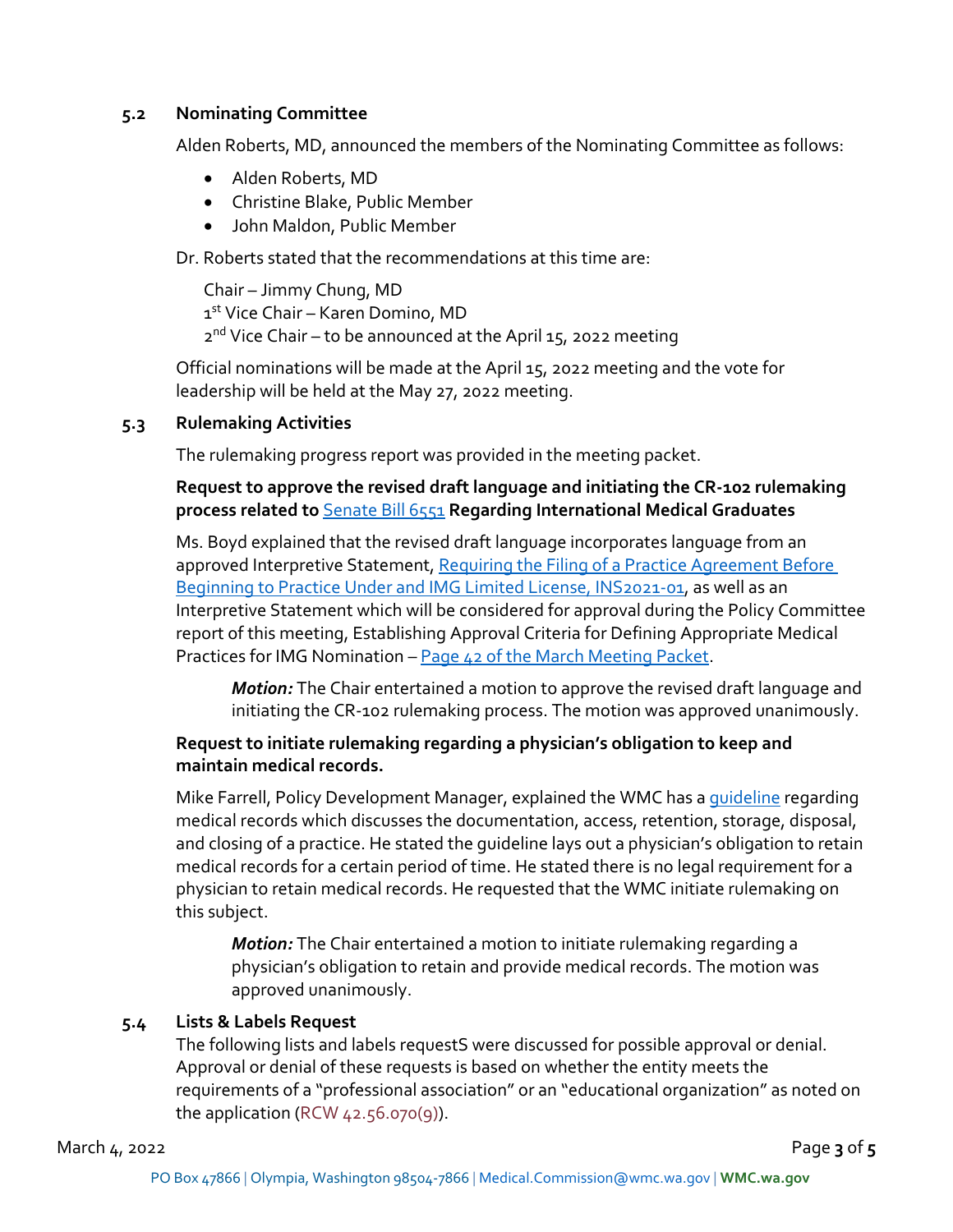• Agility COHE SPC

*Motion:* The Chair entertained a motion to deny the request. The motion was seconded and approved unanimously.

• Oregon Chapter American College of Cardiology

*Motion:* The Chair entertained a motion to approve the request. The motion was seconded and approved unanimously.

• Pacific Lutheran University

*Motion:* The Chair entertained a motion to approve the request. The motion was seconded and approved unanimously.

• University of Washington School of Nursing

*Motion:* The Chair entertained a motion to approve the request. The motion was seconded and approved unanimously.

#### **7.0 Public Comment**

Jodi Rook, PA, provided comments.

### **8.0 Policy Committee Report**

Dr. Karen Domino, Policy Committee Chair, reported on the items discussed at the Policy Committee meeting held on March 3, 2022:

#### **Proposed Interpretive Statement: Establishing Approval Criteria for Defining Appropriate Medical Practices for IMG Nomination**

Dr. Domino stated this document had been approved previously to be sent for Secretary review. It was returned with some minor edits, as seen on the document in the packet. Dr. Domino reported the Committee recommended approval of the revised document.

*Motion:* The Chair entertained a motion to approve the interpretive statement as revised. The motion was approved unanimously.

#### **Proposed Policy: Discrimination in Health Care**

Dr. Domino stated that this document had been reviewed previously and a workgroup was formed to improve the language. Dr. Domino stated that the Committee made a few minor changes to the revised document and she presented those changes. Dr. Domino reported the Committee recommended approval of the revised document.

*Motion:* The Chair entertained a motion to approve the policy as revised to be sent for Secretary review. The motion was approved unanimously.

#### **Proposed Guideline: Termination of the Practitioner-Patient Relationship**

Dr. Domino stated that this document had been reviewed previously and a workgroup was formed to improve the language. Dr. Domino stated that the document as revised by the workgroup was available in the packet. Dr. Domino reported the Committee recommended approval of the revised document.

*Motion:* The Chair entertained a motion to approve the guideline as revised. The motion was approved unanimously.